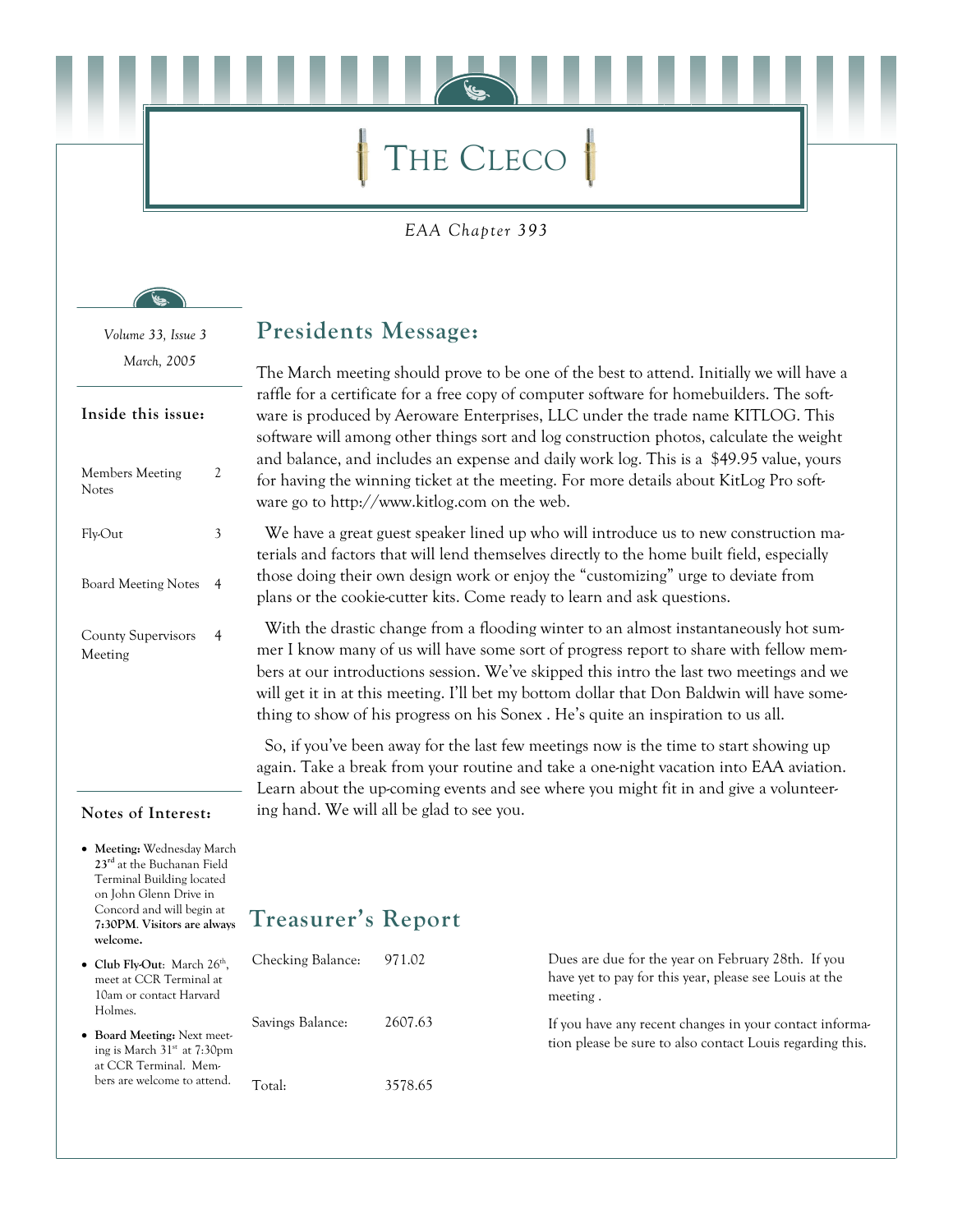Page 2

The Cleco

### **Members Meeting Notes:**

**EAA Chapter 393 Members Meeting** February 23, 2005

Our President Peter Degl'Innocenti started the meeting with several announcements:

1) The EAA chapter in Napa is offering a donated Glastar Wing and Tail kit for \$12,000. This is a reduction from the normal cost of these items of \$15,000.

2) Flabob airfield in Riverside has announced an open house on every second Sunday of the month. http:// www.flabob.org/calendar.htm

3) We have received out certificate for the KitLog software for some lucky raffle winner.

4) We are still looking for an Air Academy candidate for this summer.

Rich Henne announced:

5) The picnic this summer is set for July 9 at the Roger Smith Park in Pleasant Hill. Rich is the official host. http:// www.pleasanthillrec.com/facilities.html http://maps.google.com/maps? oi=map&q=Grayson+Road,+Pleasant+Hill,+CA

6) Rich is involved with a  $4<sup>th</sup>$  of July Fireworks show where we could be the only vendor selling hot dogs. Contact Rich for more information.

Peter continued with the following announcements:

7) The Chapter would like to take advantage of electronic delivery to reduce costs (postage and copying is about \$1 per Cleco) and improve quality (electronic copies have color!). We have tried this in the past and we are circulating a sign up sheet for those who want paper copies. After sufficient notice, we will default to electronic notification of Cleco availability on the web. The webmaster was asked to review the web page where members may opt in/out of the paper copies. There was a concern that if Chapter costs rise; we might have to review the dues at the next board meeting.

Other announcements:

8) Bill (I didn't get the last name) has a BD-4 that he is ready to get rid of (lost medical). He has an offer on the prop, but would rather sell the entire plane at this stage. Rick Lambert noted that the EAA has suggested wording for a bill of sale to limit the liability of the seller. Bill will eventually advertise in Trade-A-Plane, and maybe Ebay.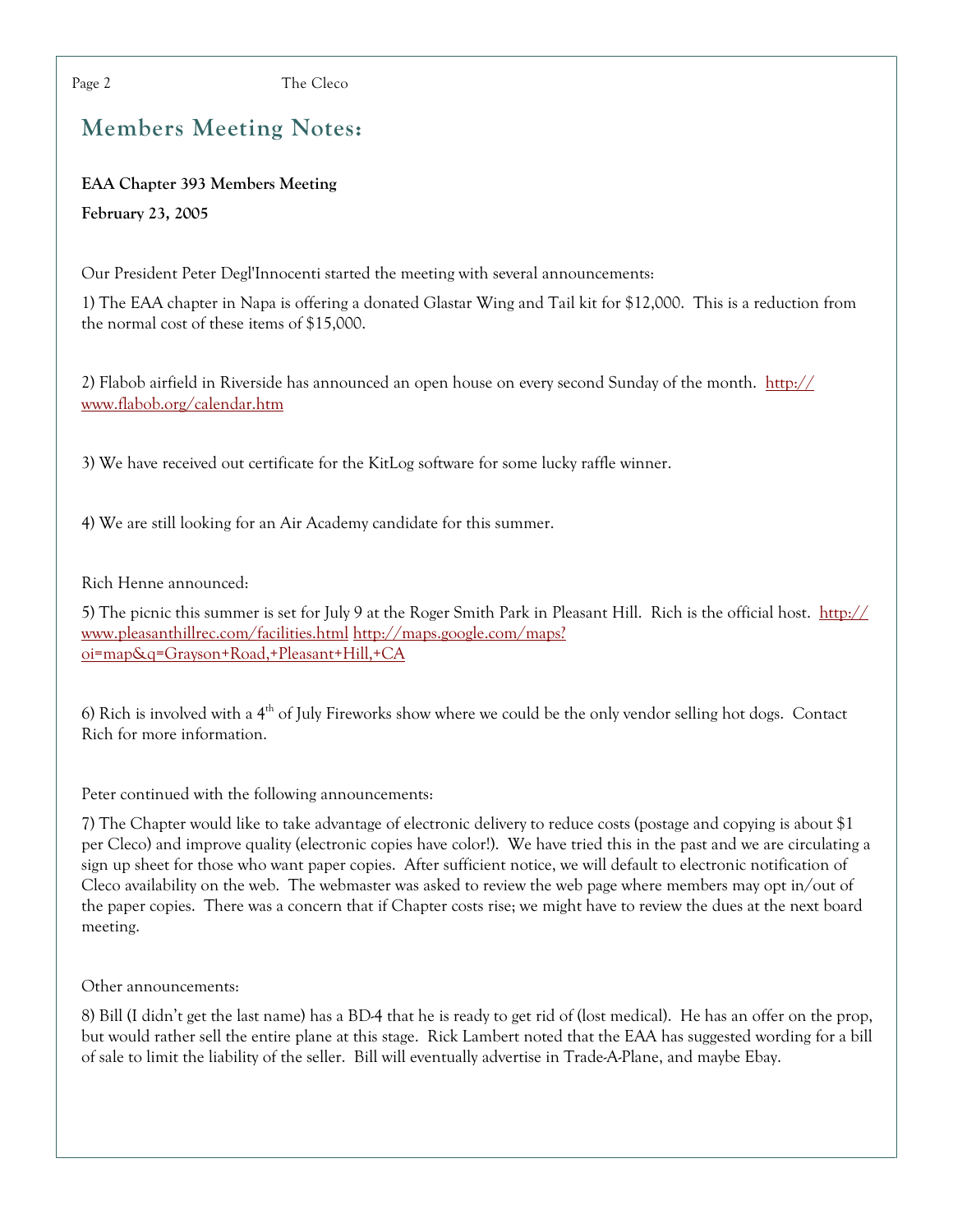### **Members Meeting Notes:**

9) (By Rich) Rich Henne recently attended the Commemorative Air Force meeting in Alameda.

#### John Gibson, the Golden West EAA Regional Fly-In

John was our speaker for the evening and presented information about the Golden West Fly-In http:// www.goldenwestflyin.org/gwaahome.shtml One primary goal is to promote flying and aviation activities to the general public. We need to grow aviation activities or the sport will decay to collapse. He noted 6 other EAA sponsored Regional Aviation Fly-Ins. Sun-n-Fun is no longer an EAA event.

For Golden West, Friday will have an emphasis on kid's activities, and Saturday and Sunday will emphasize the Air shows and Warbirds. Fred Baron runs more than 100 Forums at Golden West. There will be an emphasis on LSA and sport pilots.

Volunteer activities are a critical element of putting on Golden West. The three primary supporting Chapters are 393, 52 and 512. John gave more details of how to sign up and the joys and benefits of volunteering. They are working on making the operation more efficient so the show can grow in attendance without requiring an increase in the number of volunteers.

They have put a lot of work into getting the grass into good shape for this year. They are already mowing and reseeding.

They are looking for good ideas to promote Golden West to the local community.

### **Chapter Fly-Out:**

#### EAA Chapter 393 Fly Out to Santa Rosa

Saturday, February 26, 2005

Apparently the weather and previous obligations frightened away most of our aviators. Harvard and his Mooney made the trip with Rich Henne and Ray Nilson. The weather was indeed "thick" with modest ceilings.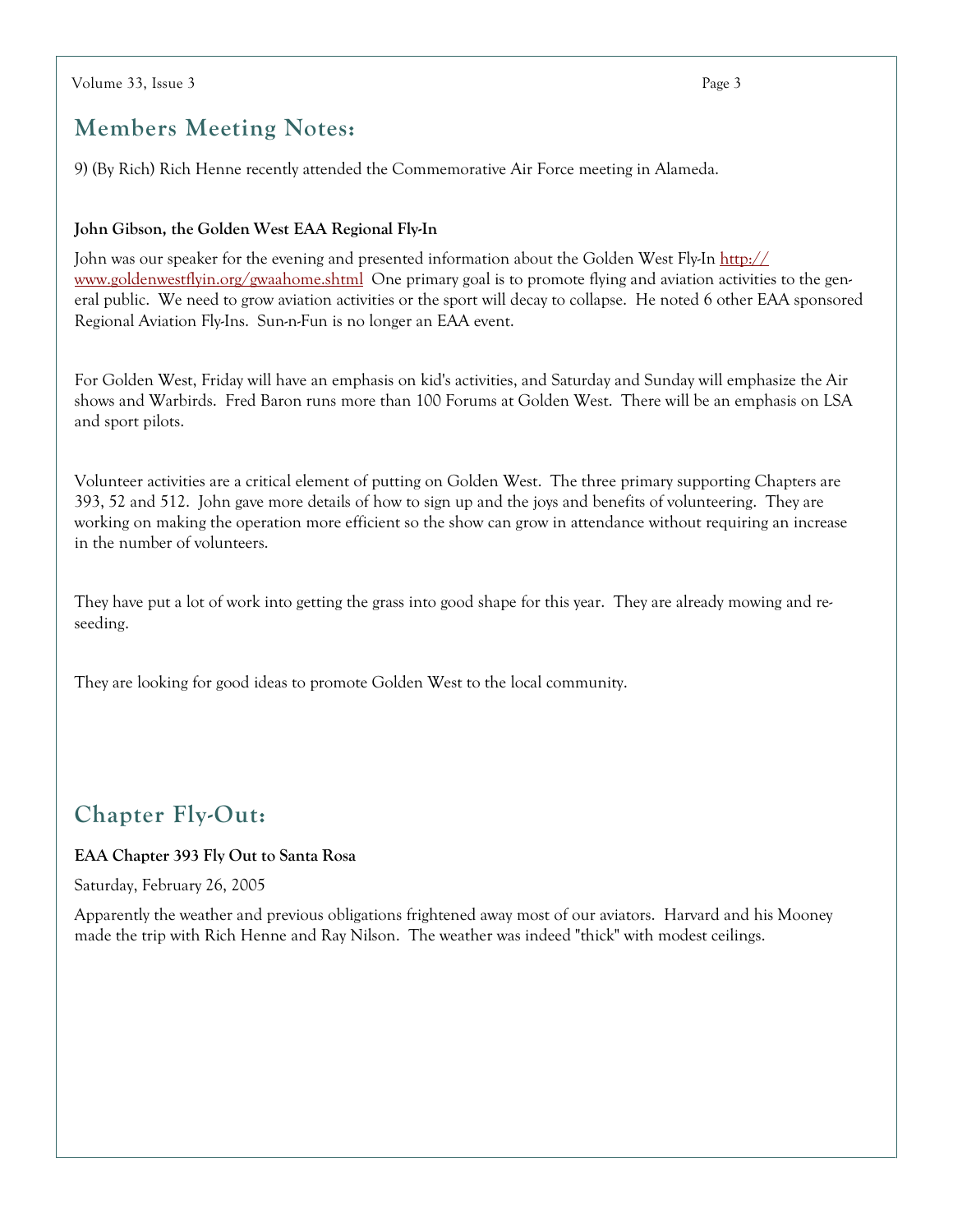## **Board Meeting:**

### **EAA Chapter 393 Board Meeting**

Thursday, March 3, 2005

Attendees: Guy Jones, Louis Goodell, Harvard Holmes and Jordan Jones

1. Some members did not get email that the Cleco was ready. This was traced to Jordan using a different computer than usual.

2. The board reviewed the cost of the Cleco and resolved to try to move more people to electronic copies.

3. Last meeting brought us 6 new members.

4. We need to remind members to send in their dues. Louis will send Harvard a list of people who have not paid, and Harvard will send them email and let Louis know who does not have email, so they can be sent a paper reminder.

# **Count Board of Supervisors Meeting:**

#### **Contra Costa County Board of Supervisors Meeting**

Tuesday, March 15, 2005, 9:30 AM

Martinez

Among other items, the board considered a recommendation by staff for a six-month extension to the evaluation of proposals for the redevelopment of Buchanan Field. This is for the Buchanan Field Partners (BFP) to search for an acceptable site for a replacement for Buchanan Field.

Staff provided the following background for this recommendation: The BFP proposal was considered and a number of deficiencies were identified; a list of these deficiencies were provided to BFP on December 23, 2004; on February 17, 2005 BFP met with the county and requested the six month extension.

Supervisor DeSaulnier provided the following information: The two airport sites identified in the original BFP proposal look less promising (say the proposer's); the Acme (land fill) site is difficult (as reported by the newspapers); he has met with Shappel, recommends the six month extension, and still feels that there is not a high likelihood that the plan could be successful. He feels that there is no harm in granting the extension. Beyond the \$50,000 deposit required of proposers, that covered the cost of preparing the RFP, the county has expended about \$70,000 to evaluate the proposal  $\sim$  they expect that BFP will provide this amount as soon as the county prepares a detailed invoice of the costs. Supervisor DeSaulnier claims that he always thought that Buchanan Field redevelopment was a long shot, but that change in the county was a constant, and the county needed to be open to new opportunities. DeSaulnier repeated that the six-month extension would not expend any county general fund monies. He noted that even without the extension, the county would always consider a good proposal.

#### Comments from the Audience:

Diane Cole from Friends of the Concord Airport noted that the original study was promised to be "swift." The county was now going back on its word. No publicly elected officials at the state and national level supported the replacement of Bu-

Page 4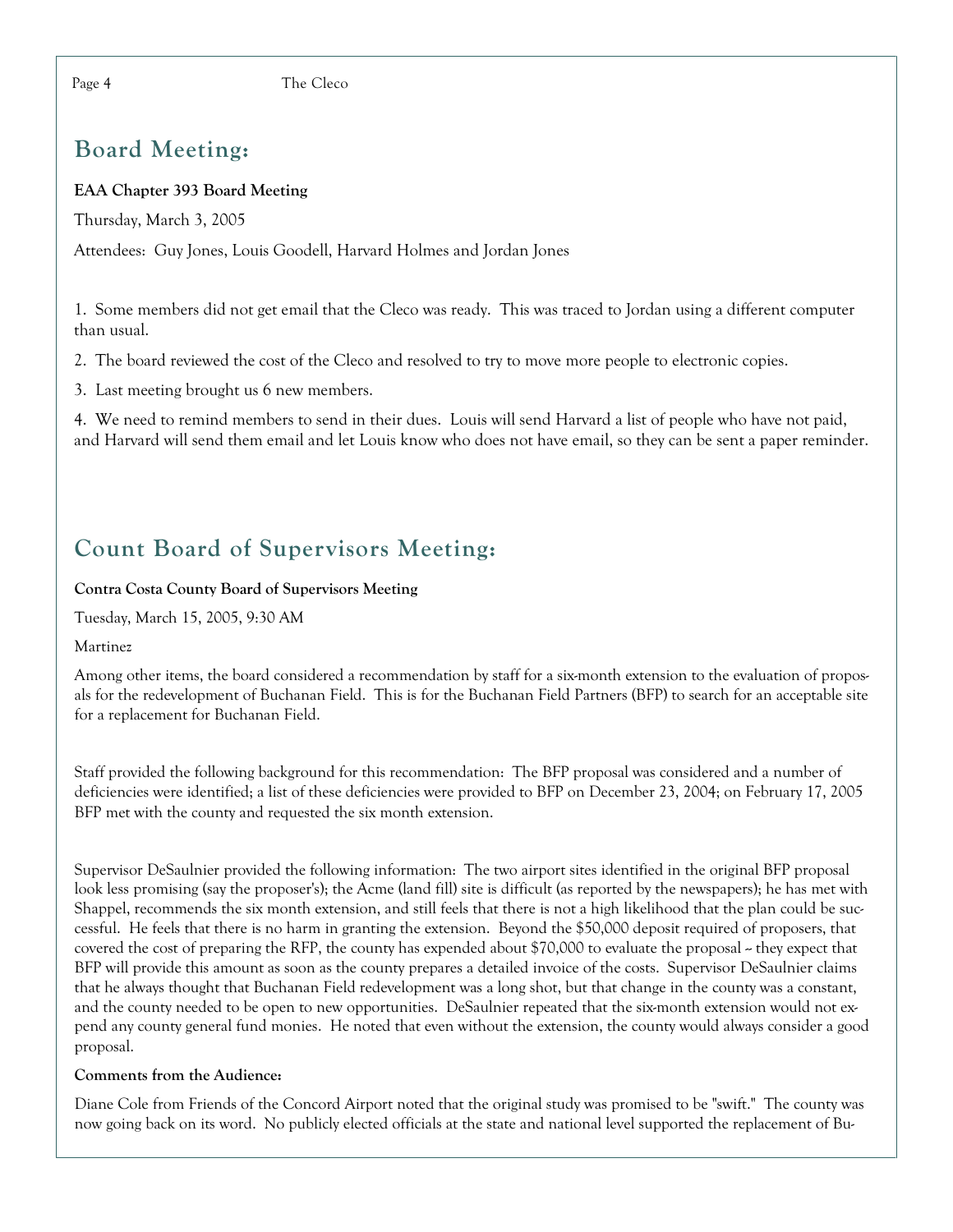## Count Board of Supervisors Meeting: (cont)

chanan Field. REACH has announced that if the airport moves, they will discontinue service from Concord and operate out of Napa. The county knew that the proposal was deficient ~ that there are no satisfactory central county sites for a new airport. Dianne urged the supervisors to adhere to the terms of the RFP, declare the proposal non-responsive, and bring this issue to closure.

Joe Rodriguez from the FAA stated that the FAA will support the county in operating Buchanan Field ~ indeed, there were two planning grants in process. The Concord airport is a vitally important site for GA. The closure of the airport would have a severe impact on surrounding areas. Supervisor DeSaulnier expressed his appreciation for the FAA's patience with the RFP process. It was noted that at 7:30 PM this evening, the process to update CCR's Master Plan was beginning at the Concord Hotel.

John Pfeifer, the California Regional Representative of the AOPA expressed his opposition to the extension, noting that the county had already analyzed the proposal. From the AOPA's point of view, neither of the proposed sites comes close to the current capacity of Buchanan Field. There is no replacement site available. He urged the supervisors to find the proposal non-responsive and not to extend the evaluation period.

Richard Roberts, the president of MDPA, expressed their position that the county has a proposal that is non-responsive and that the county has not been reimbursed for their expenses in evaluating the proposal. The county hopes to get the money in arrears, but what will happen when BFP is disbanded? Will the county be left holding the bag? Stop the process now.

DeSaulnier responded that the county has asked for full payment, and no more money will be spent until BFP comes back with a good site.

Dave Evans, representing The Airport Coalition (over 20 airport businesses and organizations), noted that TAC was mainly focused on the business environment. They have opposed the RFP process from the beginning, as they could see no alternatives with benefits for the business community. Time is of the essence, and as the proposal process drags out, it extends the damage to businesses at the airport. The proposal was not responsive; the proposers had 3 months to respond to the deficiencies noted as of December 23; the Board should deny the request for additional time.

Pat Hewlett, the chair of the AAC, noted that the AAC has also recommended against the proposal from the beginning; don't prolong it further.

Russell Roe, a long time resident, businessman, and user of the airport, recognized DeSaulnier for his vision, but noted that the proposal is not possible. He appreciated the detailed, developed response. As for financial issues, he is also concerned that the county is exposed to costs that haven't been reimbursed so far. (Staff noted that a copy of the financial report would be available when the report was complete.) He feels that the staff evaluation makes it clear that the proposal is nonresponsive, and deficient on its own merits.

Roger Goodwin is in favor of the airport, but feels that there is no cost to the county (for the extension), and that no businesses will leave.

Continued on page 7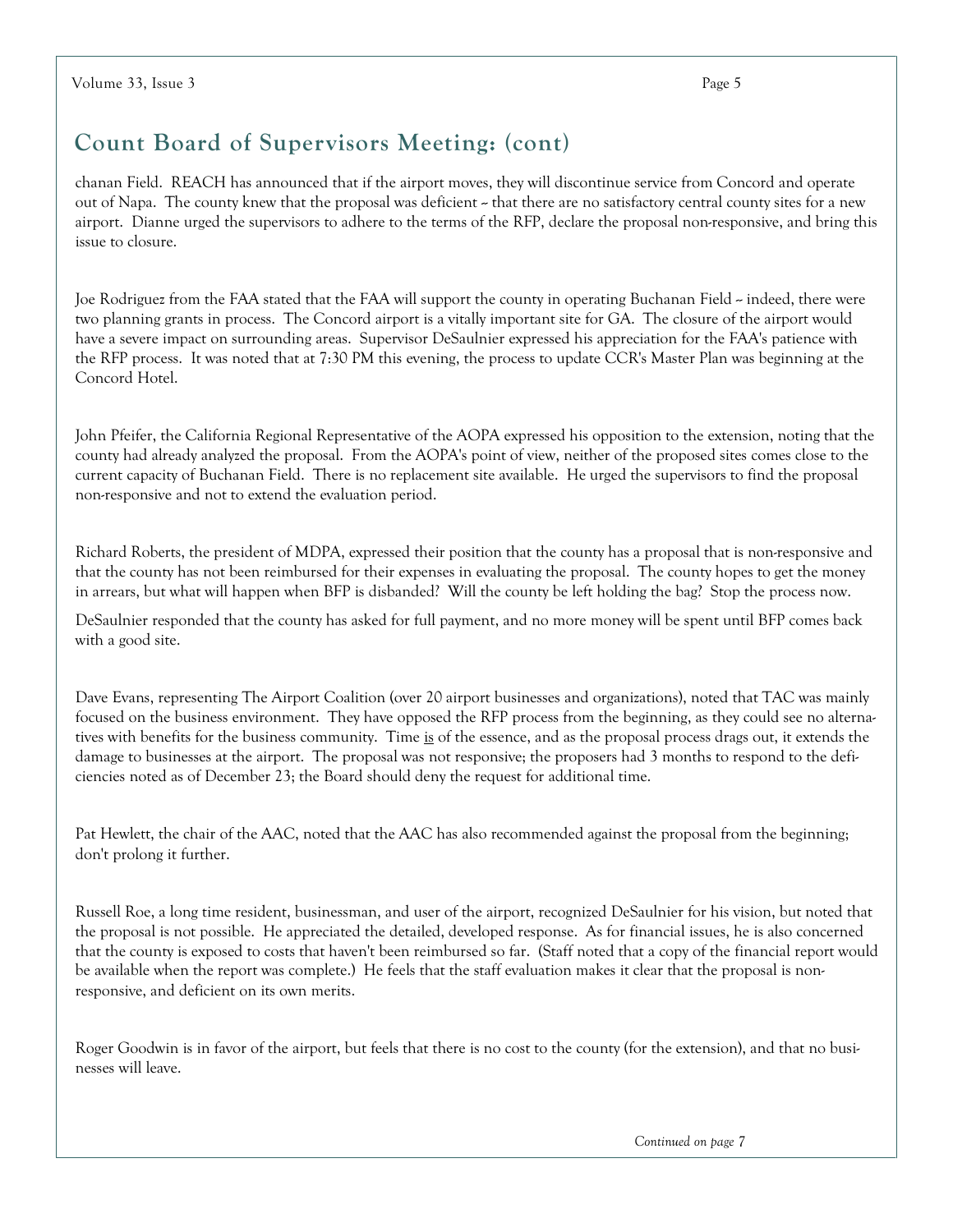The Cleco

# **Count Board of Supervisors Meeting: (cont)**

Dan Coleman, representing BFP requested the extension. Buchanan Field is a neat property for development and they will look at other sites for a replacement airport – they are viable! The original proposal focused on the development aspects of the 600 acres, not on the issues of building a new airport. They will try to get an answer expeditiously.

### Conclusion (No surprises here!):

CCC Staff (Mr. Barry): They are preparing a detailed invoice; they have no concern about BFP not paying. As soon as the invoice is finalized, they will make it available to the public.

DeSaulnier: It has been a wild and strange ride! (??!!##\$\$ - Ed.) (To Mr. Coleman: ) Absent the airport, he likes the proposal.

The Supervisors moved that per staff recommendations, with no further work until payment is received, and with a letter that a quicker response from BFP is better, the extension would be granted and the item passed.

### The Airport Advisory Committee Meeting

Tuesday, March 15, 7:30 PM,

Concord Hotel at Buchanan Field (soon to be Crown Plaza Hotel?)

The AAC meeting was perfunctorily adjourned in favor of the kickoff meeting of the Buchanan Field Master Planning process.

Supervisor Mark DeSaulnier introduced the meeting, noting that the supervisors had voted that morning to give BFP 6 more months to find an alternative site for the replacement airport ~ "we're here to help."

Keith Freitas (Director of Airports) noted that the plan has three parts: 1) a master plan, 2) a noise study, and 3) a business plan. He turned over the meeting to the consultants, Bernard Dunkelberg & Company. He also introduced Beth Lee, from the Airports office, which is overseeing the process from the airport management perspective.

Tracy Craig, from Craig Communications, the Public Participation Coordinator, introduced herself as the communications person and as the meeting facilitator.

Peter van Pelt gave a presentation on the planning process.

http://www.buchananfield-byronairports.org/ccrMPupdates/ccrMasterPlanUpdates.htm

The fact sheet with basic introduction and schedule was available.

http://www.buchananfield-byronairports.org/ccrMPupdates/masterPlanningProgramFactSheet.pdf

Peter had a slide presentation (Harvard Holmes has a paper copy of this) covering the consulting companies participating, and the process steps for the Master Plan, Noise Study, and the Strategic Business Plan. Peter emphasized the public partici-

Page 6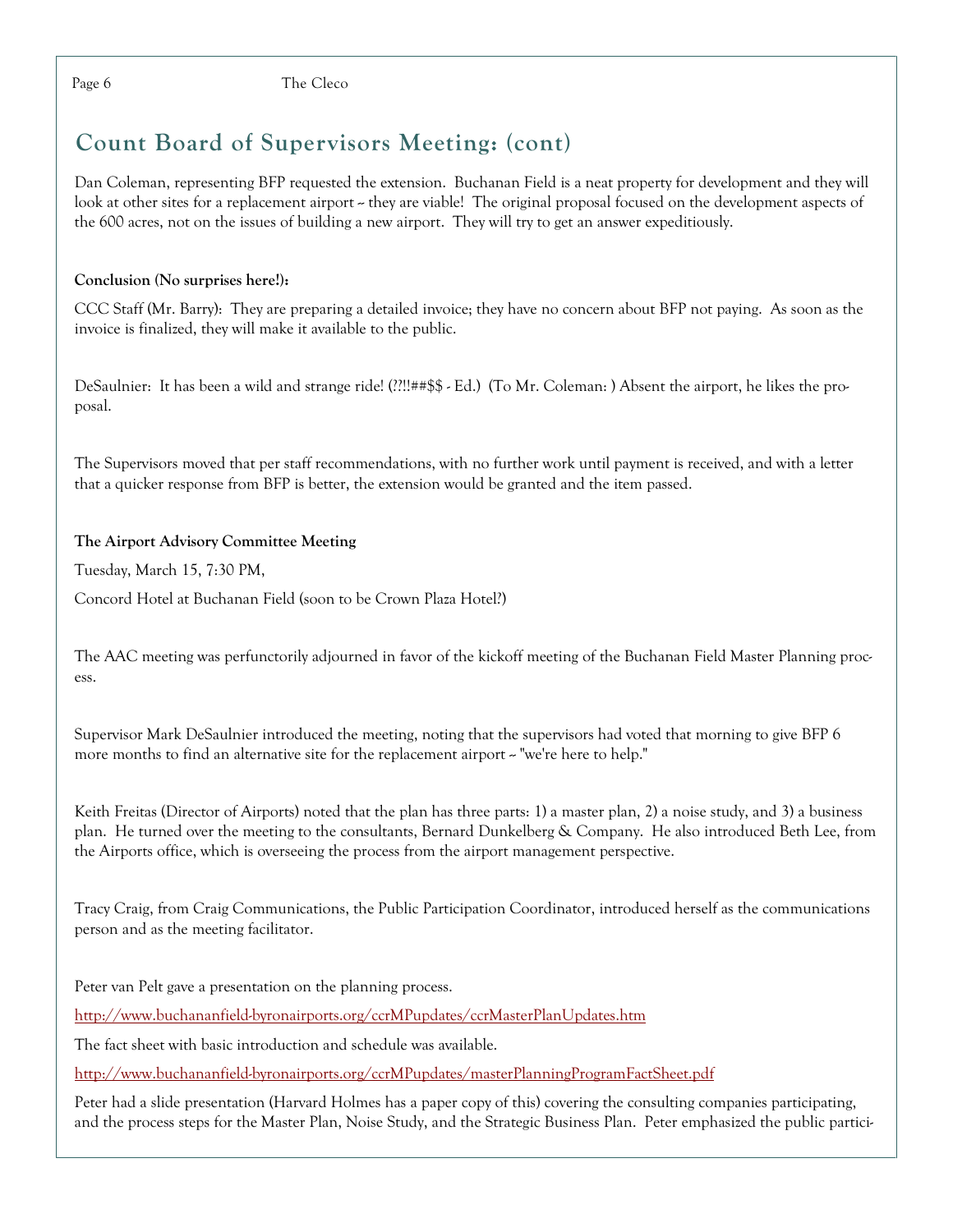# Count Board of Supervisors Meeting: (cont)

pation in this process. The project is assembling a steering committee of 50 to 60 people, representing all major stakeholders. The overall process will include 9 public meetings, quarterly updates, websites, and other media.

The Master Plan process starts with a projection of future airport traffic by aircraft type, size, approach speeds, and frequency of operations. From this projection, the required airport facilities are established. Then they try to figure out how to fit the needed airport facilities into the existing airport environment.

The first working paper will include an inventory of existing conditions at the airport, and forecasts of aviation activity. Additional meetings will be held in June 2005.

#### Questions, Answers and Comments from the audience

C: One speaker was in favor of extending the runway over highway 4 to get a 6000' runway; he felt that this would increase the utility to business jets.

C: (Paul Chan (spelling?)): More residents need to be notified of such meetings. He is opposed to the noise.

Q: (Tracy Craig): How do people find out about these meetings? A: a variety of ways...

Q: (Tom H.): Where are sites for business developments?

C: (Hal Yeager, People over Planes, and on the Master Plan steering committee): we need to see what aviation businesses want: a) a warehouse for jets, OR b) an integrated plan for micro-jets.

Q: What is the cost of the study: A: About \$1 M for all three components. 95% of the costs are federally funded, and none of the funds come from the county's general fund.

Q: (Dave Long): The phrase "highest and best use" has become a codeword for destroying the airport; is this study an airport deconstruction study in disguise? A: (Peter van Pelt): The study is strictly in an aviation context.

Q: (J.R. Gibbs): The presentation is good, but he is concerned about airport security. A: (Keith Freitas): Airport security is the subject of another grant (\$1 M) that will be done by 2005.

C: (Pat Hewlett): This meeting is also available on CCTV on Tuesday, April 5, 9 PM and Monday April 19, 4 PM. See her to see exactly what channel that is on for your geographic area.

Q: What are the project team qualifications? A: (Peter): They have done 500 studies, with 30 at large (like CCR) airports. Tracy has lots of experience in community communications in Contra Costa County; airport work is new for Tracy.

Q: Wasn't there a study done recently? A: (Peter): The last Master Plan was done in 1989. Generally they are done about every 20 years. [The questioner may be referring to the Economic Impact Study done about 5 years ago. - Ed.]

Q: (Richard Roberts): Have you flown over the airport? A: (Peter): No. Q: See him!

Q: (Jim Keith, Pleasant Hill resident): He's in the flight path. What's the ratio of pilots to the business community [on the steering committee]? A: (Tracy): The Steering Committee is not yet finalized; they will present it at the next meeting; they will ensure a balance of representation.

Q: How many meetings? A: They will do 9; and they will also have focus groups. The first draft of the plan will be out in 6 months (see schedule on the Internet).

Q: How many public meetings before the draft plan? A: Three, including this one.

Q: (Tim W, a 16 year resident): What are they asking the community for? What about noise? What about property values? A: (murmurings from the rear...): They are the same as when you purchased your property. The airport noise was here when you arrived; it's probably a little less now, but hopefully won't go away. You bought your property at a lower price due to the airport; you will probably sell it at a lower price due to the airport.